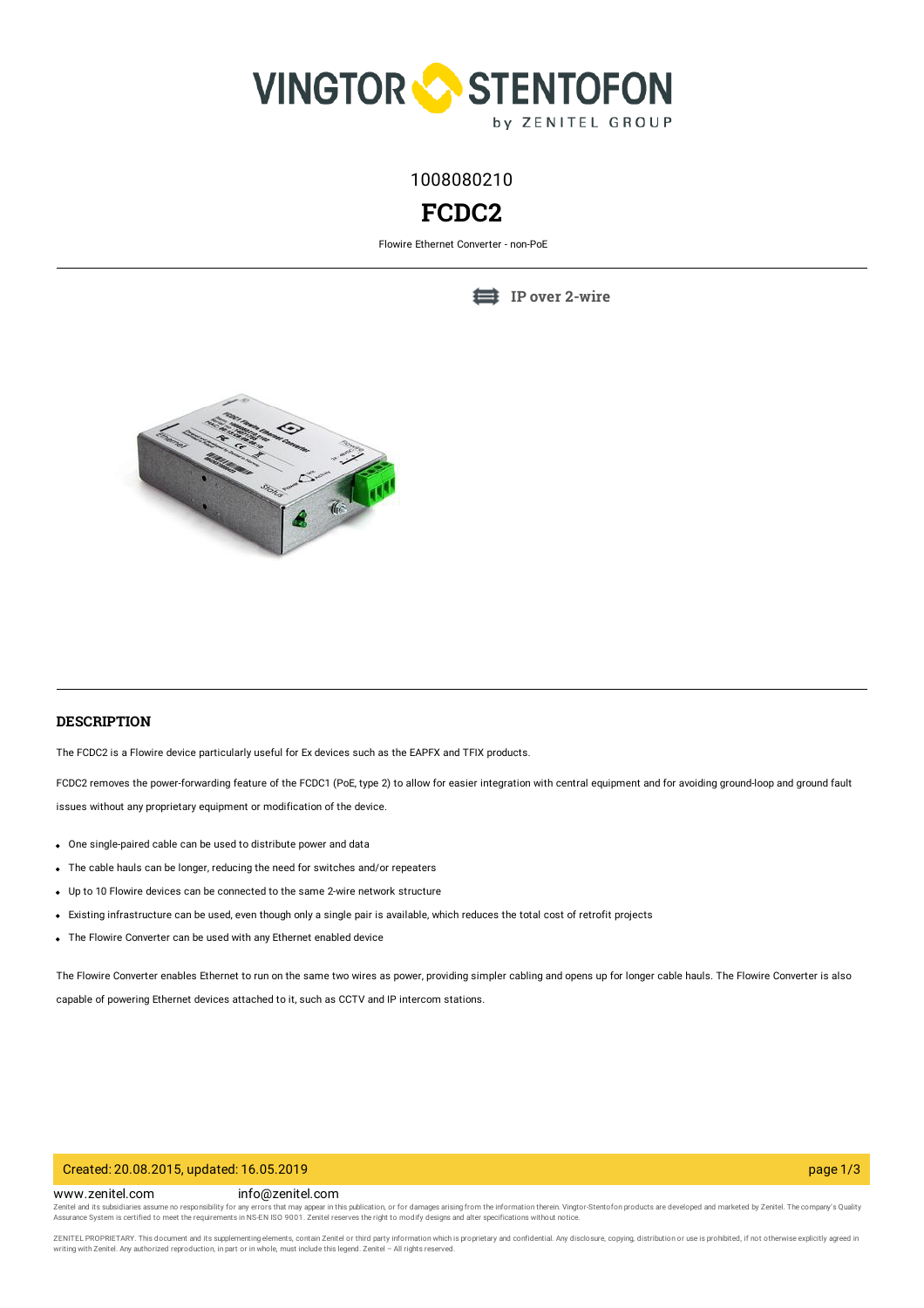# **SPECIFICATIONS**

| <b>MECHANICAL</b> |  |
|-------------------|--|

| שמעונות ושבועו                      |                                                                                                                                                      |
|-------------------------------------|------------------------------------------------------------------------------------------------------------------------------------------------------|
| <b>Dimensions</b>                   | 110 x 75 x 27 mm                                                                                                                                     |
| Weight                              | 300 <sub>g</sub>                                                                                                                                     |
| Mounting                            | Wall mount or DIN rail                                                                                                                               |
| IP rating                           | <b>IP 20</b>                                                                                                                                         |
| <b>ENVIRONMENTAL</b>                |                                                                                                                                                      |
| Operating temperature               | -20 $^{\circ}$ C to +55 $^{\circ}$ C                                                                                                                 |
| Operating humidity                  | 15% to 95% (non-condensing)                                                                                                                          |
| Storage temperature                 | $-40^{\circ}$ C to + 70 $^{\circ}$ C                                                                                                                 |
| Storage humidity                    | 10% to 95% (non-condensing)                                                                                                                          |
| <b>NETWORK</b>                      |                                                                                                                                                      |
| Ethernet                            | 100 Mbps                                                                                                                                             |
| Flowire                             | 100 Mbps @ 100m *), 50 Mbps @ 500m *), 10 Mbps @ 1km *, *) Available bandwidth depends on cable type,<br>cable length and number of attached devices |
| <b>ELECTRICAL</b>                   |                                                                                                                                                      |
| Nominal voltage                     | V NOM = $24VDC - 48VDC$ , V MIN = $18VDC$ , V MAX = $56VDC$                                                                                          |
| Power consumption                   | $P NOM = 2.5W, P MAX = 6W$                                                                                                                           |
| ELECTROMAGNETIC COMPATIBILITY (EMC) |                                                                                                                                                      |
| Immunity                            | EN 60945, EN 61000-6-1:2001                                                                                                                          |
| Emissions                           | EN 60945, EN 61000-6-3:2001 + A11:2004                                                                                                               |

# **TECHNICAL DIMENSIONS**



Brackets for NS35 rail mount Part of the package (2pcs)

∛

### Created: 20.08.2015, updated: 16.05.2019 page 2/3

⇘

#### www.zenitel.com info@zenitel.com

Zenitel and its subsidiaries assume no responsibility for any errors that may appear in this publication, or for damages arising from the information therein. Vingtor-Stentofon products are developed and marketed by Zenite

 $\mathbf{I}$ 37.5

ZENITEL PROPRIETARY. This document and its supplementing elements, contain Zenitel or third party information which is proprietary and confidential. Any disclosure, copying, distribution or use is prohibited, if not otherw